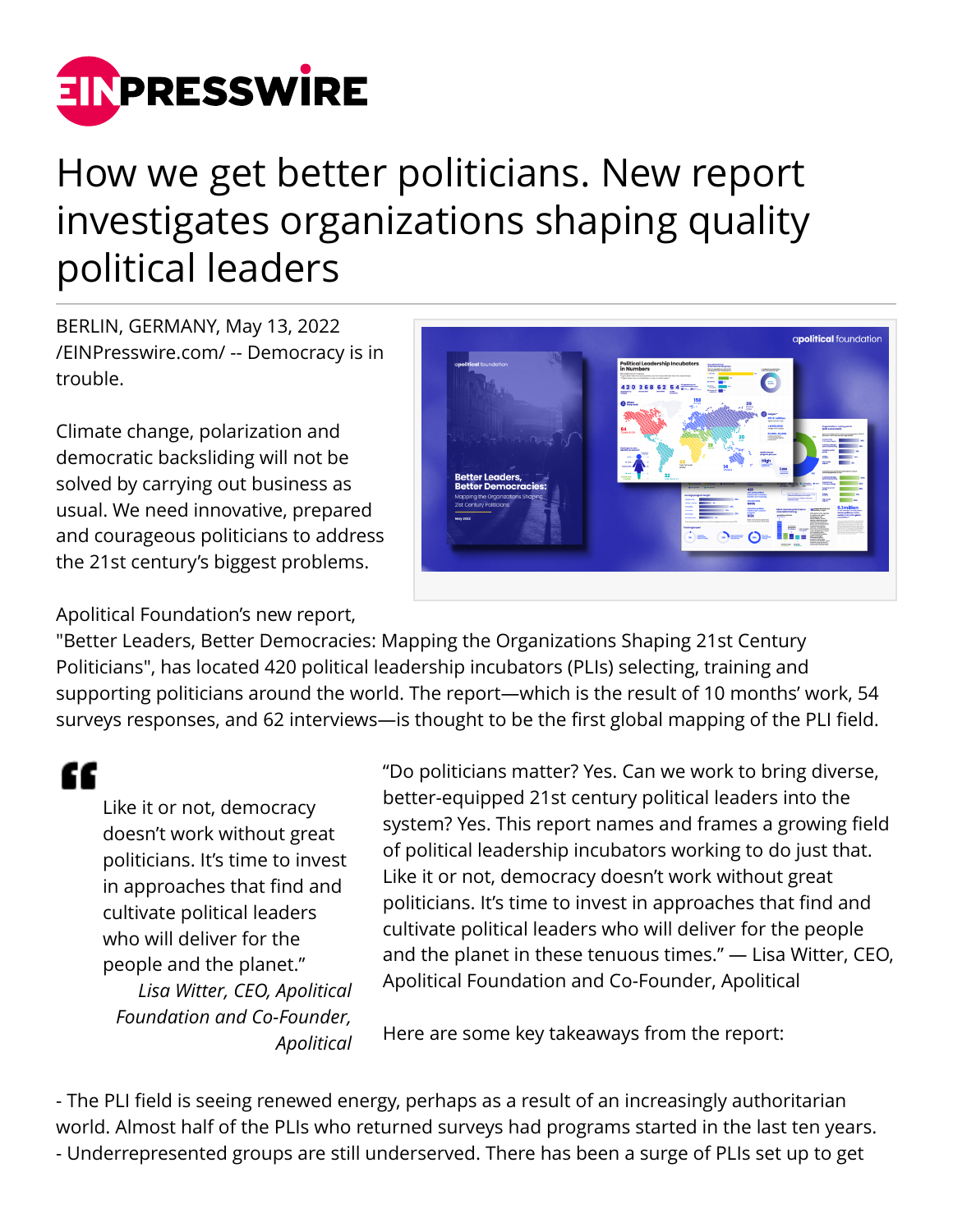more people from marginalized groups, including women, into politics. But more still needs to be done.

- PLIs and politicians present a missed impact opportunity. Social investors have tended to fund civil society. Politicians are currently neglected, even though they make policy. The estimated [46,000 members of parliament](https://www.ipu.org/national-parliaments) around the world would fit in a football stadium. Investing in politicians could mean making big changes by targeting relatively few people.

- There's room for PLIs to address urgent issues, like climate change. Only one of the PLIs we found focused exclusively on climate and few others included it as a significant part of their curriculums. Technology and democratic reform were also significant gaps.

- PLIs and political parties could work together. Few non-partisan PLIs that were part of the report work with political parties, despite having a network of passionate alumni ready to get into politics.

- Politicians need mental health and mindfulness support. Twenty-first century leaders need mental health support to make good decisions and build resilience in the face of threats. [Four in](http://archive.ipu.org/pdf/publications/issuesbrief-e.pdf) [five female politicians](http://archive.ipu.org/pdf/publications/issuesbrief-e.pdf) interviewed for a 2016 report said they'd been victims of psychological violence, which includes hostile behavior that causes fear or psychological harm.

What others have said in the wake of the report:

"We (as political philanthropists) have to understand that this kind of work… is part of institution building, that is part of systems change and that is part of what we need to do in order to support democratic development." — Yael Ohana, Executive Advisor to the Managing Director, Europe and Eurasia, Open Society Foundations

"I'm very pleased to see that the Apolitical Foundation decided to run towards and not away from "political" in producing this work. A lot of the mindset around project support from donors… has tended to favor civil society and notions of non-partisan in what I think are counterproductive ways." — Scott Mastic, Vice President of Programs, International Republican Institute.

"The report put the finger on a phenomenon… (that is) there is a real demand from civil society, not just young people, to take a chance and say, 'Why not me?'" — Audrey Fortassin, Director General, Tous Elus

[You can read the full report here.](https://apolitical.foundation/better-leaders-better-democracies)

Rebekah Ison Apolitical Foundation +49 162 5672618 [email us here](http://www.einpresswire.com/contact_author/3484256) Visit us on social media: [Facebook](https://www.facebook.com/apoliticalfoundation) **[Twitter](https://twitter.com/ApoliticalFound)**